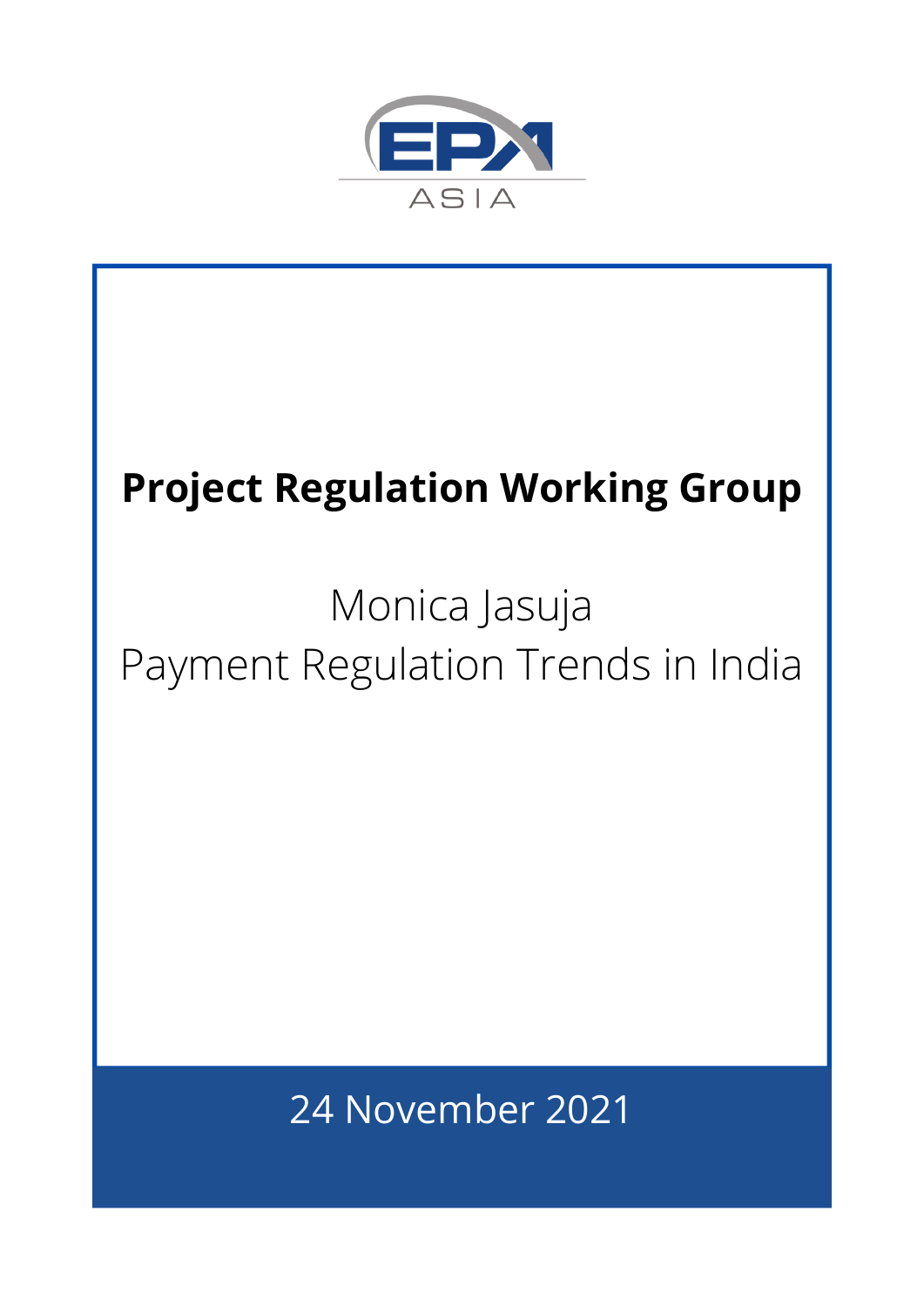#### **RBI makes mobile wallet interoperability mandatory from FY23**

- RBI has issued this notice to explain the regulations introduced during the April 7 Monetary Policy Committee meeting. Customers of full KYC-compliant PPIs (prepaid payment instruments) issued by non-bank PPI issuers can withdraw a maximum of INR 2,000 per transaction and INR 10,000 per month per PPI.
- PPI issuers offering these facilities will have to ensure proper customer redressal mechanisms.
- The three significant measures taken by the Reserve Bank of India are, increasing Account Balance Limit from INR 1 lac to INR 2 lacs, permitting Cash Withdrawal from full KYC PPIs of non-bank PPI issuers and mandating interoperability of Full KYC PPIs through UPI and authorised Card Networks.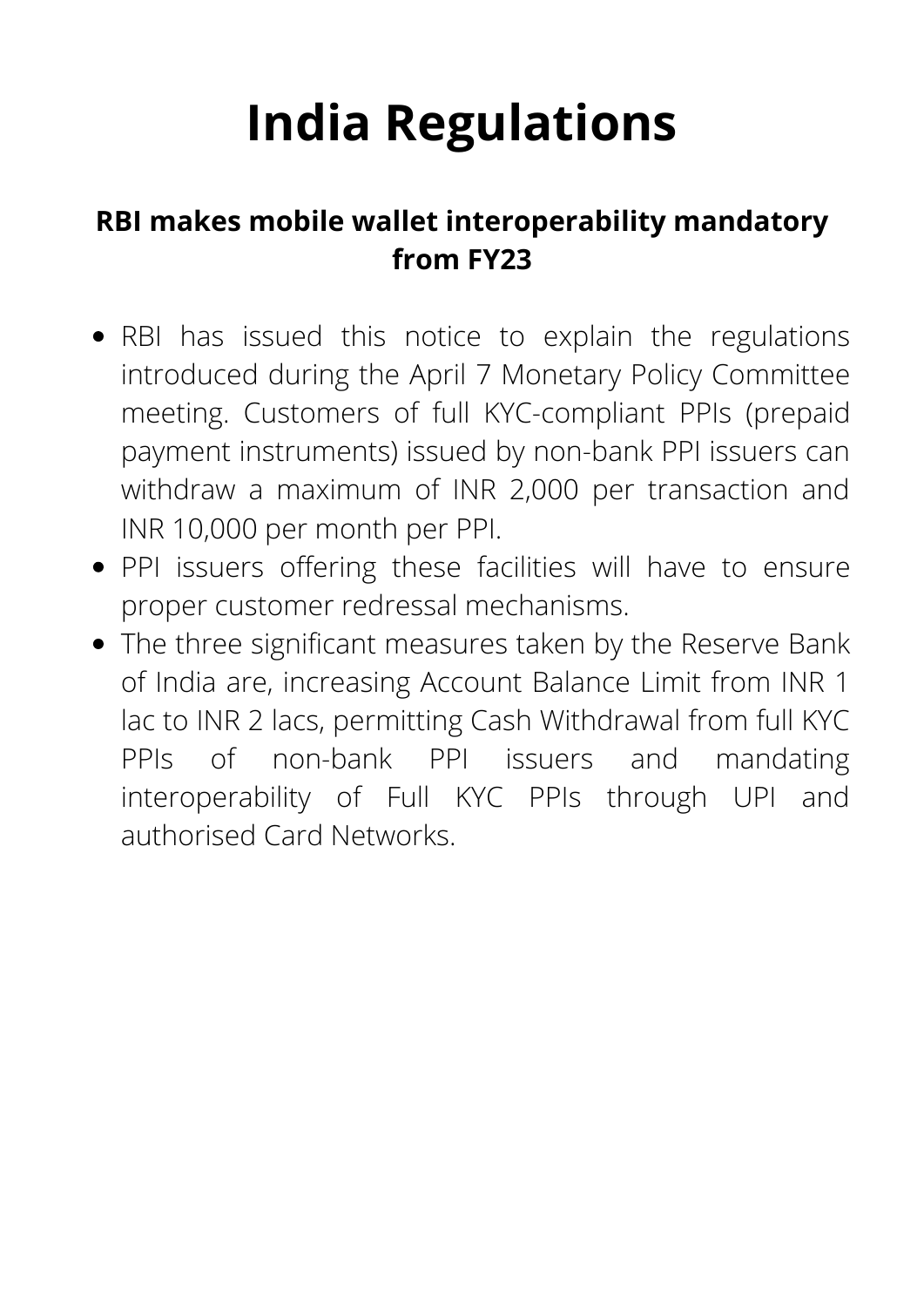#### **Card on File Tokenization**

- The central bank said the device-based tokenisation framework advised vide circulars of January 2019 and August 2021 has been extended to Card-on-File Tokenisation (CoFT) services as well.
- This means that card issuers have been permitted to offer card tokenisation services as Token Service Providers (TSPs).
- The tokenisation of card data shall be done with explicit customer consent, requiring Additional Factor of Authentication (AFA).
- The central bank said the facility of tokenisation shall be offered by TSPs only for the cards issued by/affiliated to them.
- Meanwhile, the ability to tokenise and de-tokenise card data shall be with the same TSP.
- The above enhancements are expected to reinforce the safety and security of card data while continuing the convenience in card transactions, the RBI said.
- Earlier, the facility of tokenisation by card networks to token requestor was limited to only mobile phones and tablets of interested card holders. But the central bank included consumer devices laptops, desktops, wearables (wrist watches, bands, etc), Internet of Things (IoT) devices, etc, to extend the scope of tokenisation.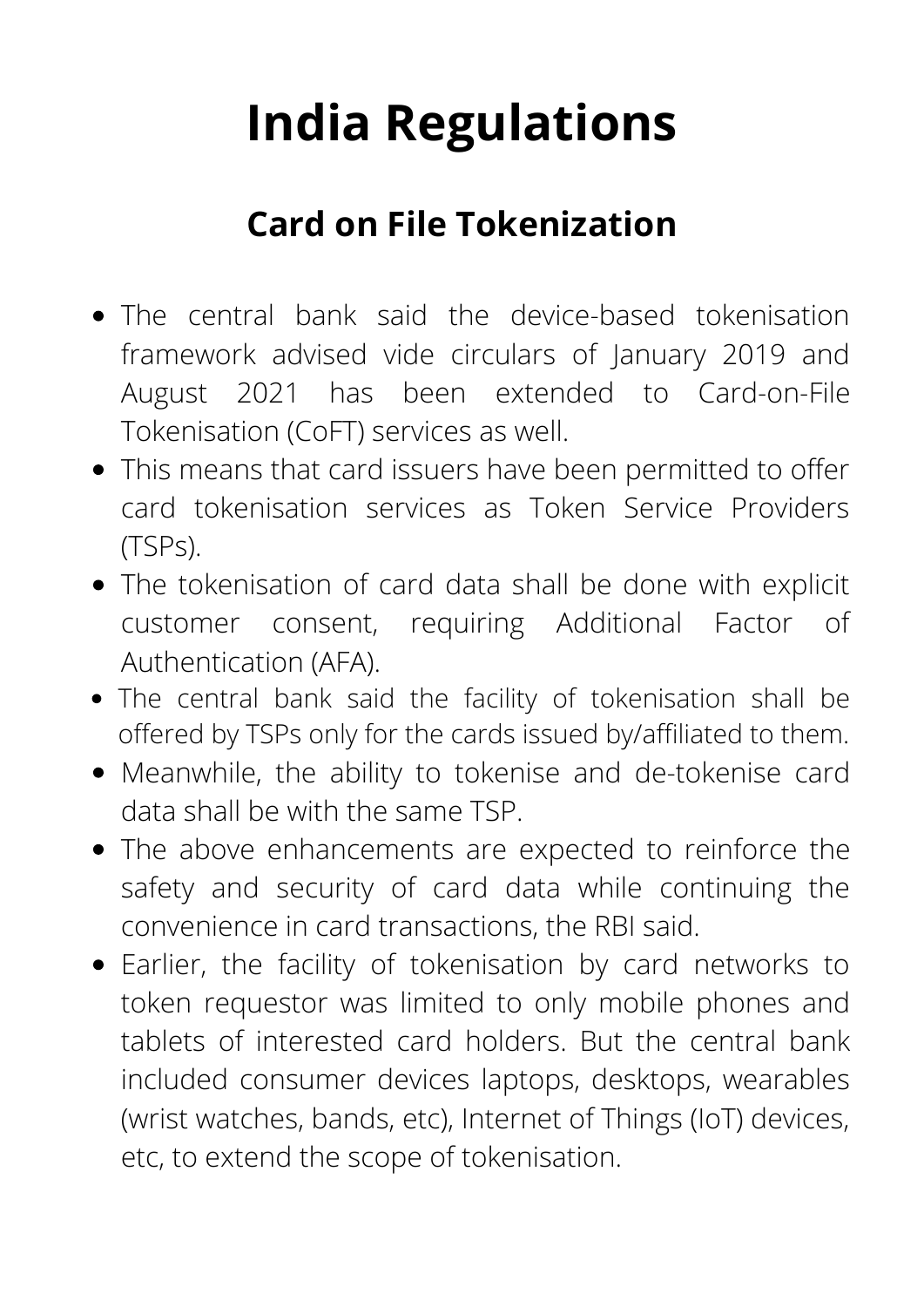#### **Recurrent Subscriptions**

- The norms require customers to re-authenticate any standing instructions for recurring payments such as subscriptions and bill payments up to Rs 5,000. After a two-factor authentication, customers will be charged and an e-mandate will be set up for subsequent payments
- For recurring payments above Rs 5,000, customers will be required to give their consent and go through a two-factor authentication process for every payment.
- The RBI first came out with these norms in 2019 in an attempt to protect consumers against unrequired recurring payments being set up on their cards. This was done following multiple instances of auto-debit transactions being executed without the customer's initiation or consent.
- Banks and other stakeholders were asked by the RBI to implement the framework by March 31, 2021. The deadline was extended to September 30, 2021, after banks failed to fully implement the guidelines.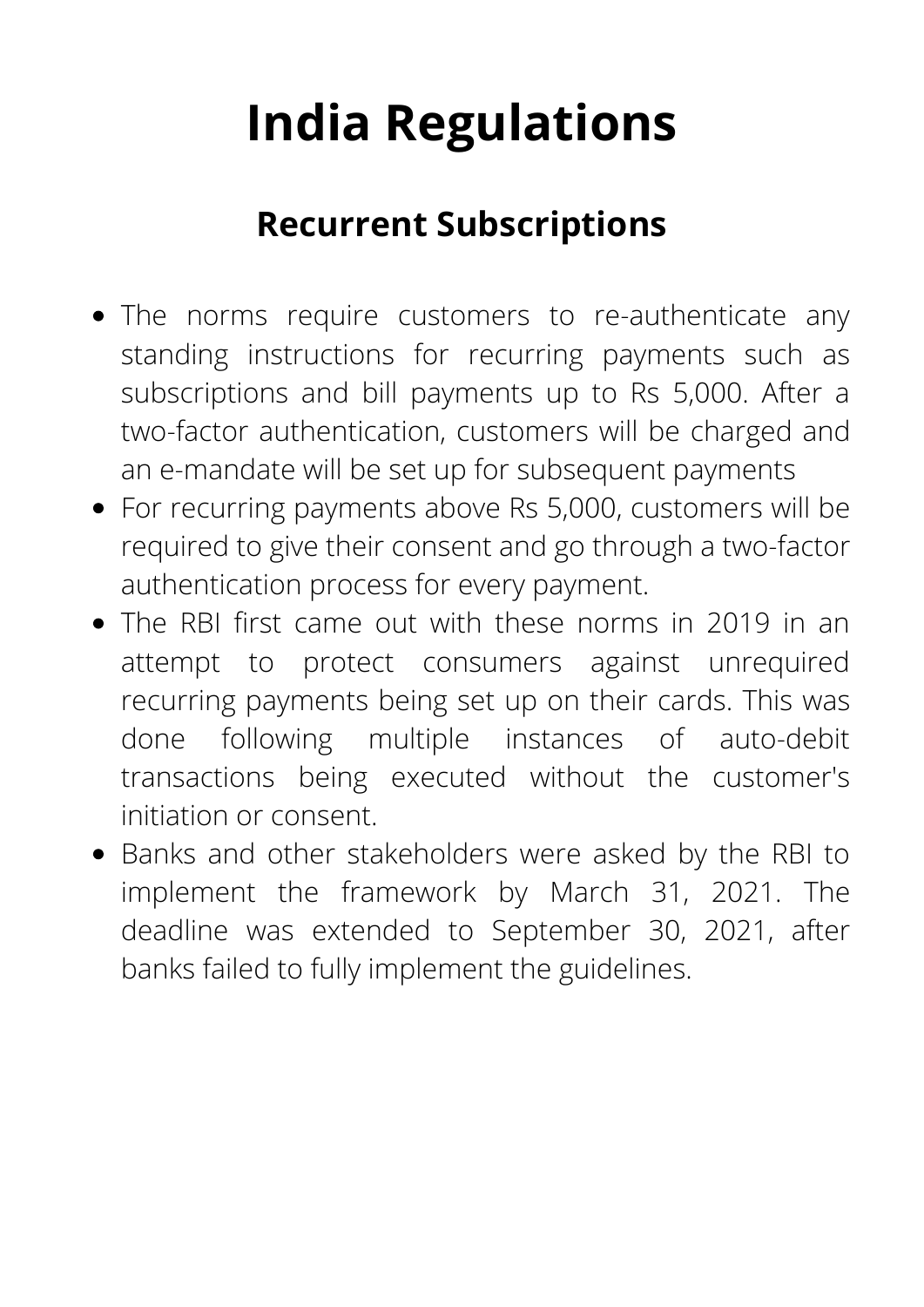#### **Account Aggregator**

- India's big banks have taken the open banking plunge, launching an Account Aggregator (AA) data sharing system.Public Launch: September, 2021
- HDFC, Kotak, ICICI, Axis, SBI, IndusInd, IDFC and Federal have launched the system, which gives their customers the option to share their financial data with other firms through an API-based repository.
- Years in the making, AA will be open to firms that secure licenses from the Reserve Bank of India.
- The system connects account aggregators, financial information providers and financial information users.
- What it is?
- 1. An individual's or entity's data is usually fragmented and spread across silos in data warehouses of financial institutions, government bodies and various other business entities.
- There are no frameworks for seamless, safe and swift data 2. sharing between financial information providers (FIPs) and financial information users (FIUs) with the permission of the user whose data is being shared.
- At the same time, there is a lack of solutions and services 3.to aggregate and integrate user data for a seamless, wideranging view of data in real time.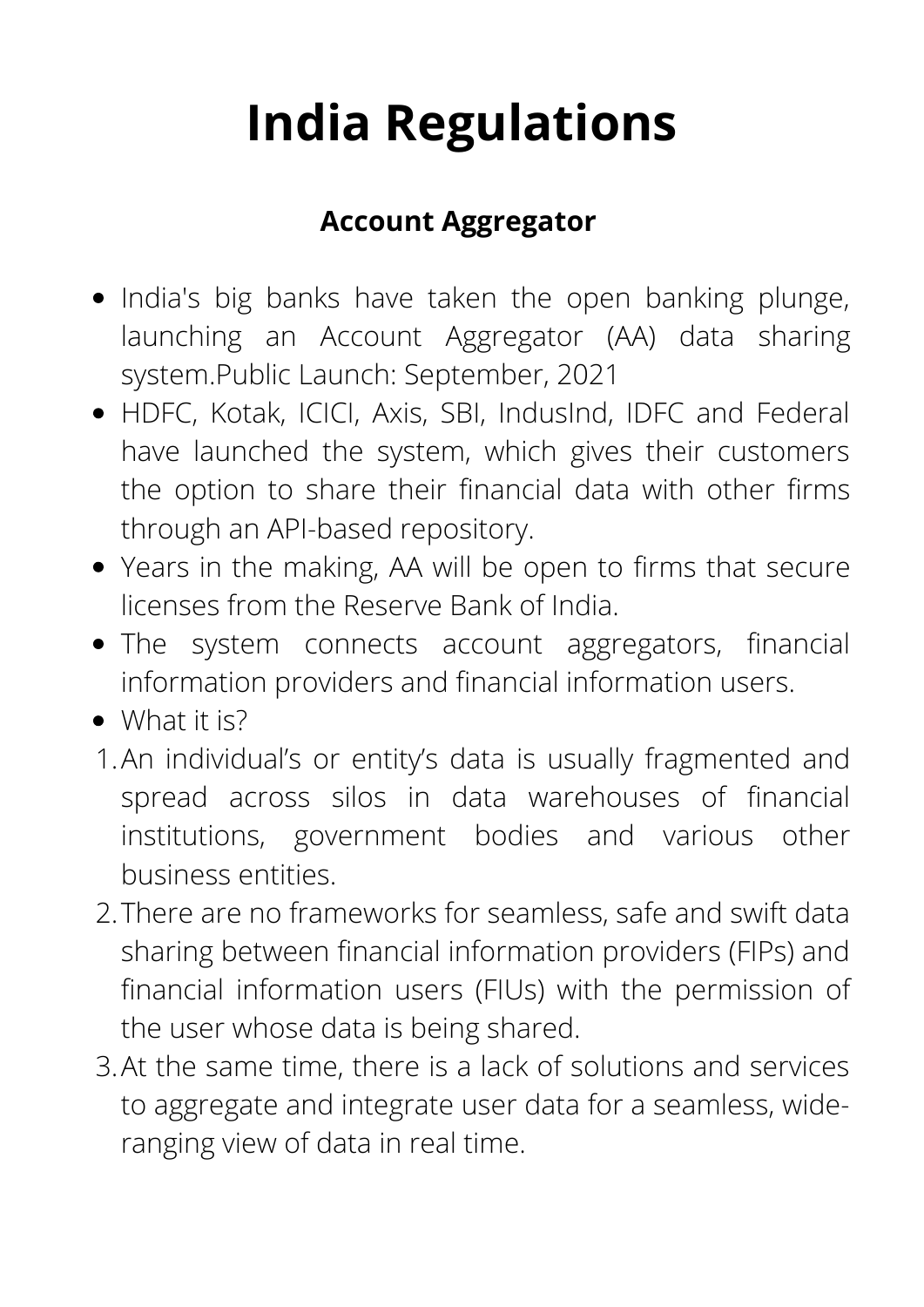#### **Account Aggregator**

4. Consequently, there is still resistance to accessing and sharing of data and a vast amount of fragmented information is not effectively optimised to provide comprehensive service delivery to users.

5. European regulators tried to address this need for a framework that allows efficient and secure navigation and usage of customer's financial data by mandating the implementation of Open API frameworks within financial institution's user applications. However, this approach had limitations in terms of the type of financial data which could be shared and the framework for managing user consent for data sharing.

6. Indian regulators have envisioned a similar ecosystem of account aggregators (AAs) to broaden the scope of financial data sharing and make it more secure and user friendly.